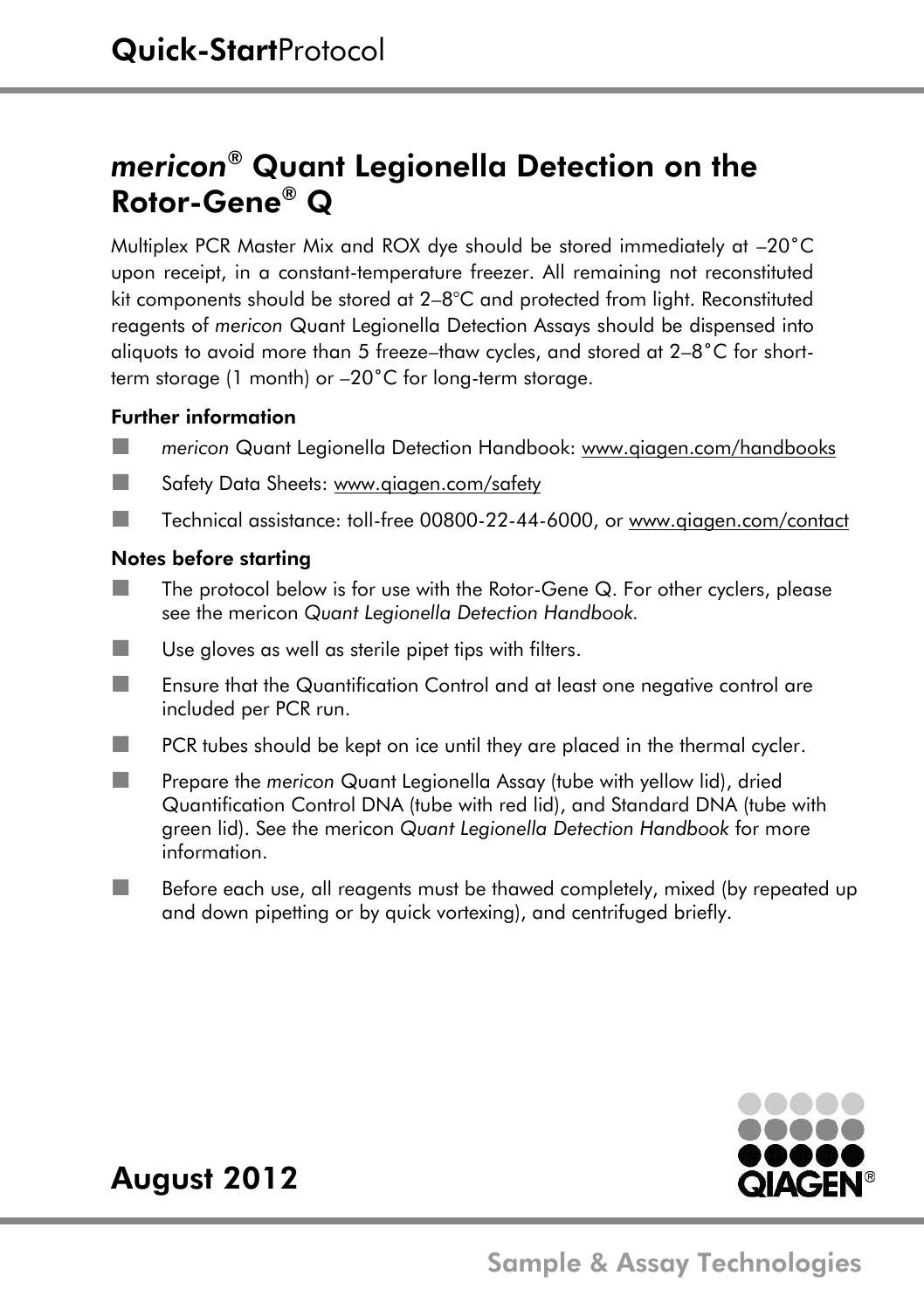1. Set up the sample and control reactions according to Table 1. Keep all samples and reaction tubes on ice during setup. Place the desired number of PCR tubes or strips into the cooled Loading Block for the Rotor-Gene Q.

| Component                                                                       | <b>Standard</b><br>dilutions | Quantification<br>control | <b>Samples</b> | Negative<br>control |
|---------------------------------------------------------------------------------|------------------------------|---------------------------|----------------|---------------------|
| Reconstituted mericon<br>Assay                                                  | $10 \mu$                     | $10 \mu$                  | $10 \mu$       | $10 \mu$            |
| <b>Respective Standard Dilution</b>                                             | $10 \mu$                     |                           |                |                     |
| Quantification Control DNA                                                      |                              | $10 \mu$                  |                |                     |
| Sample DNA                                                                      |                              |                           | $10 \mu$       |                     |
| QuantiTect <sup>®</sup> Nucleic Acid<br>Dilution Buffer or RNase-<br>free water |                              |                           |                | $10 \mu$            |
| <b>Total volume</b>                                                             | $20 \mu$                     | $20 \mu$                  | $20 \mu$       | $20 \mu$            |

Table 1. Setup of Standard, Quantification Control, and sample reactions

- 2. Close the PCR tubes or strips and place them in the reaction chamber of the Rotor-Gene Q. Ensure that the locking ring is placed on top of the rotor to prevent accidental opening of the tubes during the run.
- 3. Program the Rotor-Gene Q according to Table 2.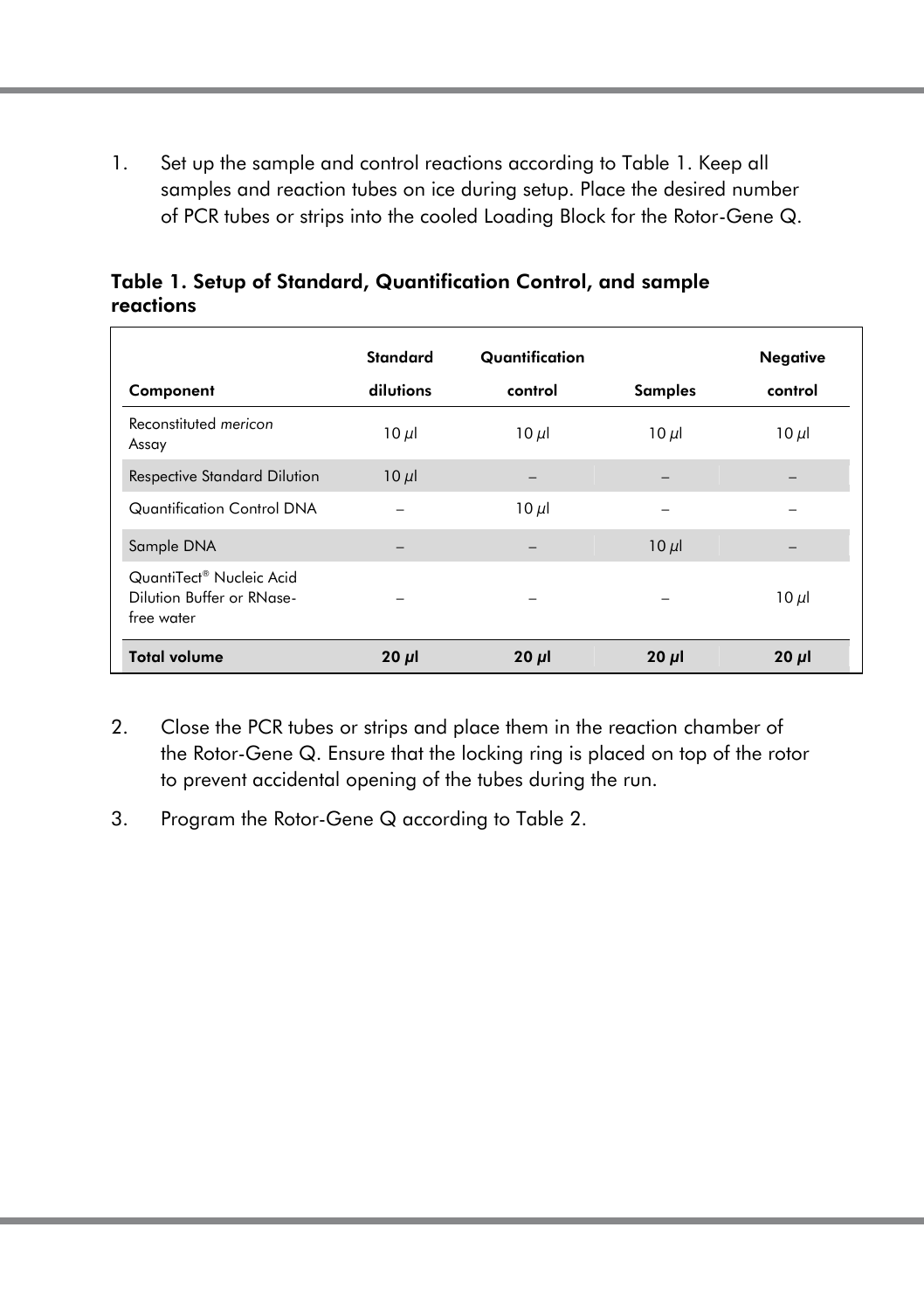### Table 2. Cycling protocol

| Step                                                     | Time                                                  | Temperature                                         | <b>Comments</b>                                        |
|----------------------------------------------------------|-------------------------------------------------------|-----------------------------------------------------|--------------------------------------------------------|
| Initial PCR activation step                              | $5 \text{ min}$                                       | 95°C                                                | Activation of HotStarTag Plus<br><b>DNA Polymerase</b> |
| 3 step cycling<br>Denaturation<br>Annealing<br>Extension | 15 <sub>s</sub><br>15 <sub>s</sub><br>10 <sub>s</sub> | $95^{\circ}$ C<br>$60^{\circ}$ C<br>$72^{\circ}$ C. | Data collection at 60°C                                |
| Number of cycles                                         | 40                                                    |                                                     |                                                        |
| <b>Detection</b>                                         | Reporter                                              | <b>Excitation/emission Channel</b>                  |                                                        |
| Target                                                   | FAM™                                                  | 495/520 nm                                          | Green                                                  |
| Internal control                                         | MAX <sup>™</sup>                                      | 524/557 nm                                          | Yellow                                                 |

- 4. Start the PCR run.
- 5. Analyze the results; see next page*.*